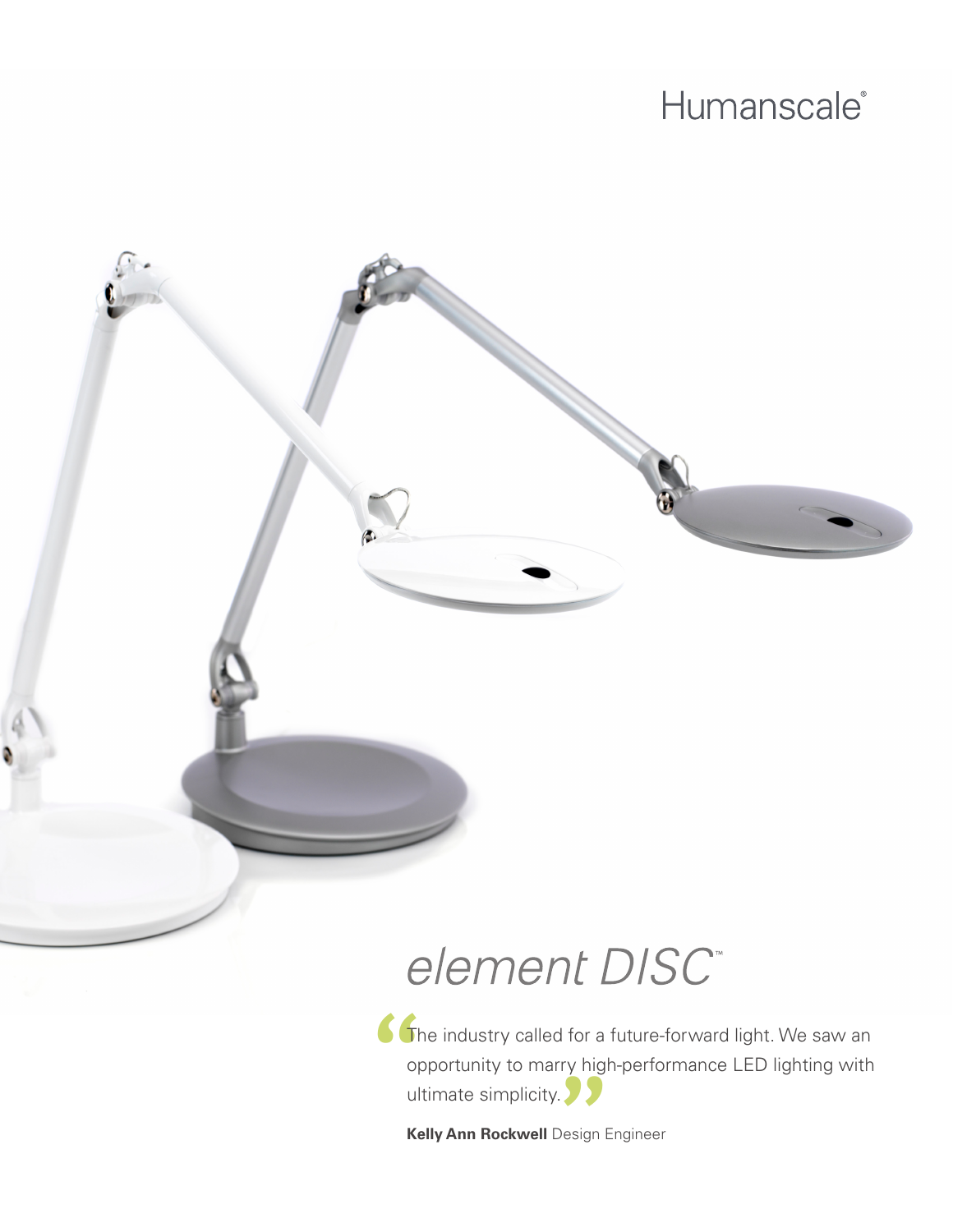From its chic, futuristic looks to its nextgeneration technology, Element Disc is ahead of its time and ahead of its class. Using innovative Thin Film LED Technology, Element Disc shines brilliant illumination on the work surface. For enhanced user control and customization, it offers seven levels of brightness. And taking advanced LED technology to a new level of sustainability, Element Disc features an occupancy sensor that turns the unit on or off when the user enters or leaves the area, making Element Disc the ideal task light for the active workspace. When not in use, Element Disc folds into a compact nesting position, with the form of the lamp head gracefully echoing that of the base.







#### **Features**

- **O** Revolutionary Thin Film LED Technology produces an ultra-wide footprint of glare-free light
- o PIR occupancy sensor automatically turns the unit off when not in use, and back on when the user returns
- Dimmer switch provides seven adjustable illumination levels for energyefficiency and ergonomic function
- o Unique design maximizes light output and increases the light's usable life
- **O** Smart dimming memory saves the last selected lighting level, even after the light has been shut off
- **o** Even plane of illumination casts just one shadow
- **o** Perfect internal counterbalance provides effortless, one-touch positioning
- o Slender, futuristic form folds into a compact nesting position
- **o** Replaceable head assembly allows for in-field repairs
- **o** 20 mounting options suit virtually any work environment
- o Universal power supply and interchangeable plug options accommodate global power outlets
- o Sustainable design can contribute to the achievement of valuable LEED credits